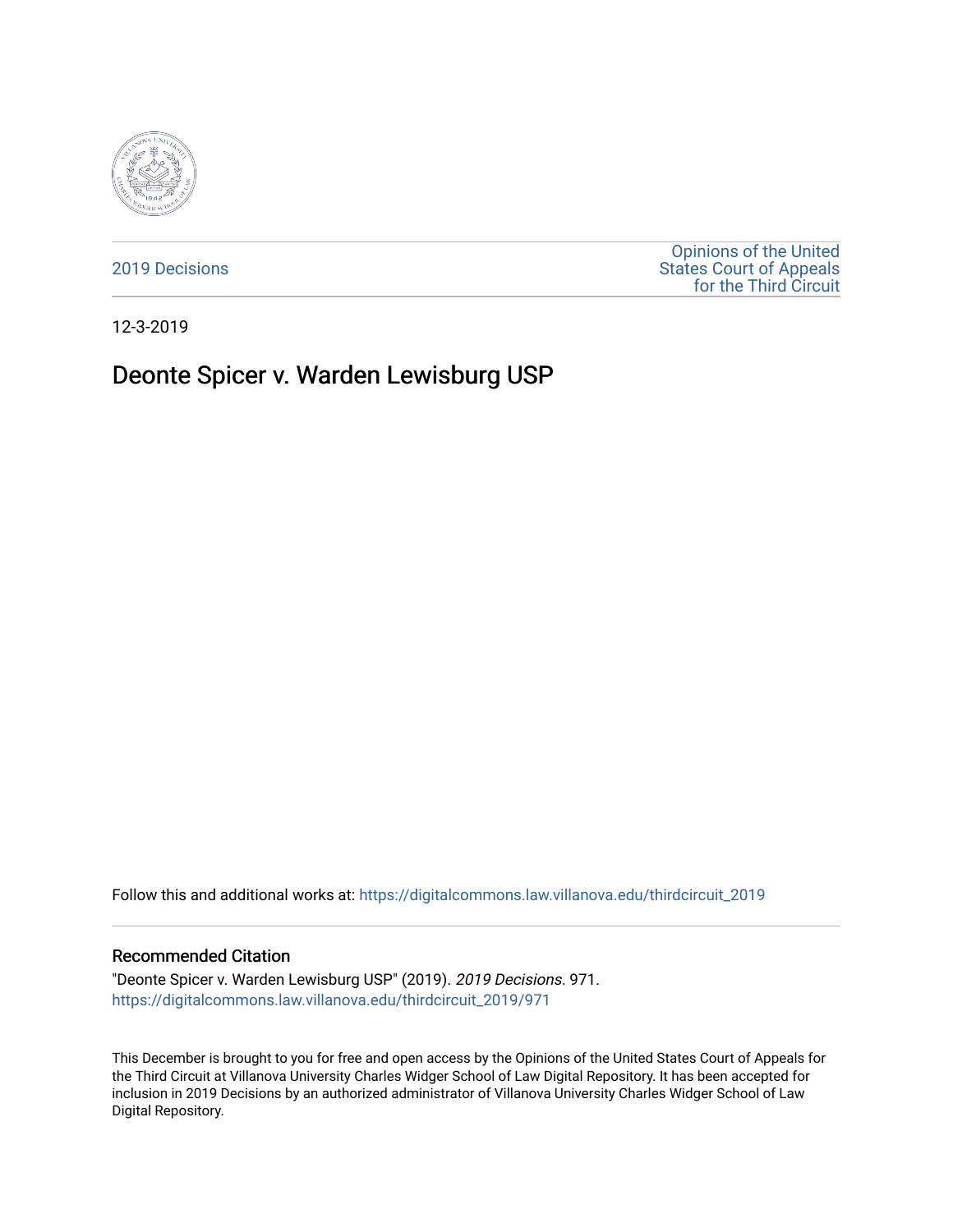# **BLD-038 NOT PRECEDENTIAL**

 $\overline{a}$ 

# UNITED STATES COURT OF APPEALS FOR THE THIRD CIRCUIT

\_\_\_\_\_\_\_\_\_\_\_

No. 19-2099 \_\_\_\_\_\_\_\_\_\_\_

DEONTE SPICER, Appellant

v.

WARDEN LEWISBURG USP \_\_\_\_\_\_\_\_\_\_\_\_\_\_\_\_\_\_\_\_\_\_\_\_\_\_\_\_\_\_\_\_\_\_\_\_

On Appeal from the United States District Court for the Middle District of Pennsylvania (D.C. Civil Action No. 4-17-cv-02324) District Judge: Honorable Matthew W. Brann

\_\_\_\_\_\_\_\_\_\_\_\_\_\_\_\_\_\_\_\_\_\_\_\_\_\_\_\_\_\_\_\_\_\_\_\_

Submitted for Possible Dismissal Pursuant to 28 U.S.C. § 1915(e)(2)(B) or Summary Action Pursuant to Third Circuit LAR 27.4 and I.O.P. 10.6 November 7, 2019

Before: AMBRO, GREENAWAY, JR., and BIBAS, Circuit Judges

(Opinion filed December 3, 2019) \_\_\_\_\_\_\_\_\_

> OPINION\* \_\_\_\_\_\_\_\_\_

<sup>\*</sup> This disposition is not an opinion of the full Court and pursuant to I.O.P. 5.7 does not constitute binding precedent.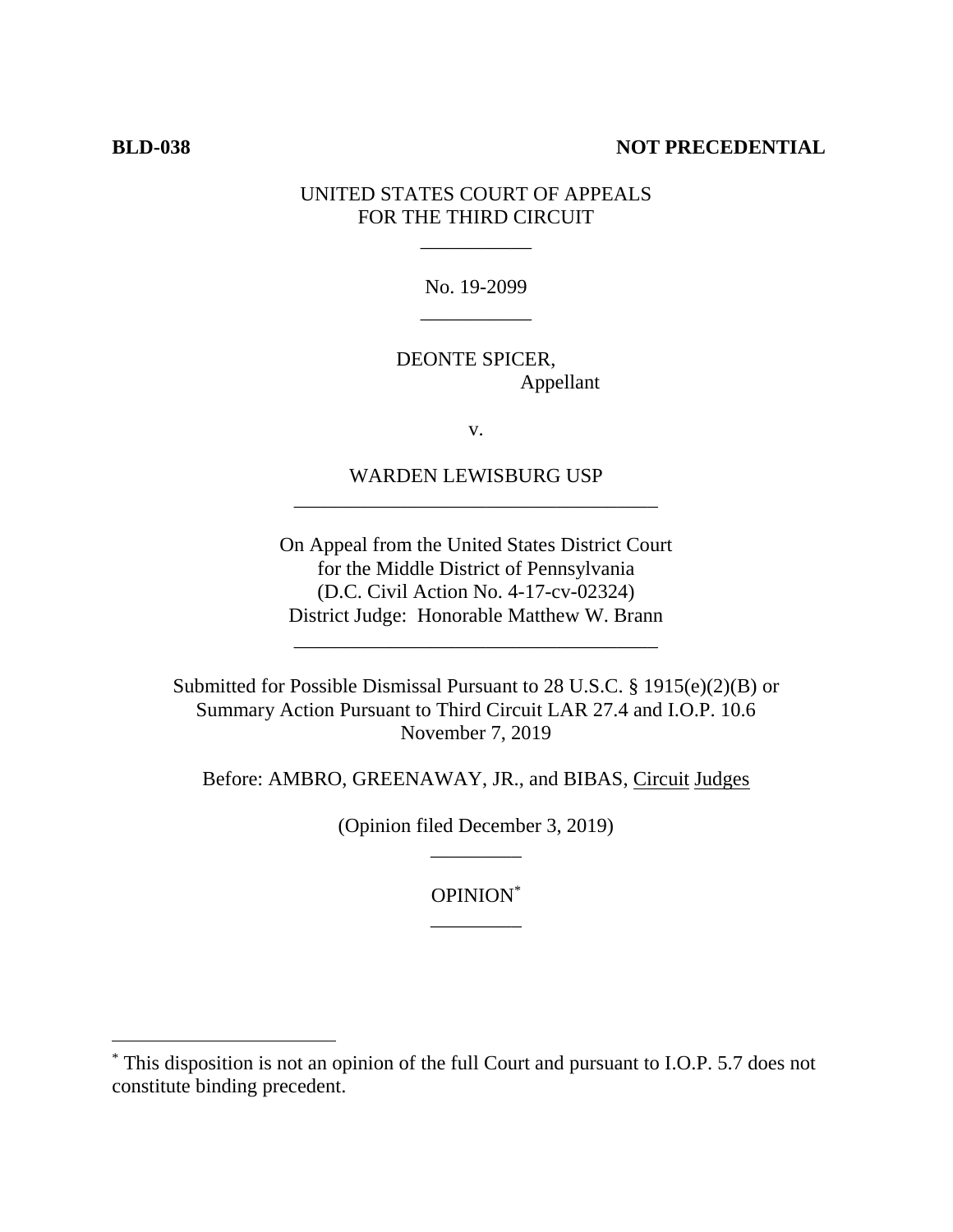## PER CURIAM

Deonte Spicer appeals from an order of the United States District Court for the Middle District of Pennsylvania, which denied his petition filed under 28 U.S.C. § 2241. As no substantial question is presented by the appeal, we will summarily affirm the District Court's judgment.

Spicer's petition alleged that the Bureau of Prisons miscalculated his sentence. He argued that his 24-month sentence for a District of Columbia parole violation should be served concurrently with his federal 70-month sentence for assault with a dangerous weapon. The District Court denied the petition because Spicer failed to exhaust his administrative remedies and because his claims were without merit. Spicer timely appealed.

We have jurisdiction under 28 U.S.C. § 1291. We exercise plenary review over the District Court's legal conclusions and review its factual findings for clear error. See Denny v. Schultz, 708 F.3d 140, 143 (3d Cir. 2013).

As the District Court noted, "[f]ederal prisoners are ordinarily required to exhaust their administrative remedies before petitioning for a writ of habeas corpus pursuant to § 2241." Moscato v. Fed. Bureau of Prisons, 98 F.3d 757, 760 (3d Cir. 1996); see also Callwood v. Enos, 230 F.3d 627, 634 (3d Cir. 2000) ("[W]e have consistently applied an exhaustion requirement to claims brought under § 2241."). Exhaustion is required because: "(1) judicial review may be facilitated by allowing the appropriate agency to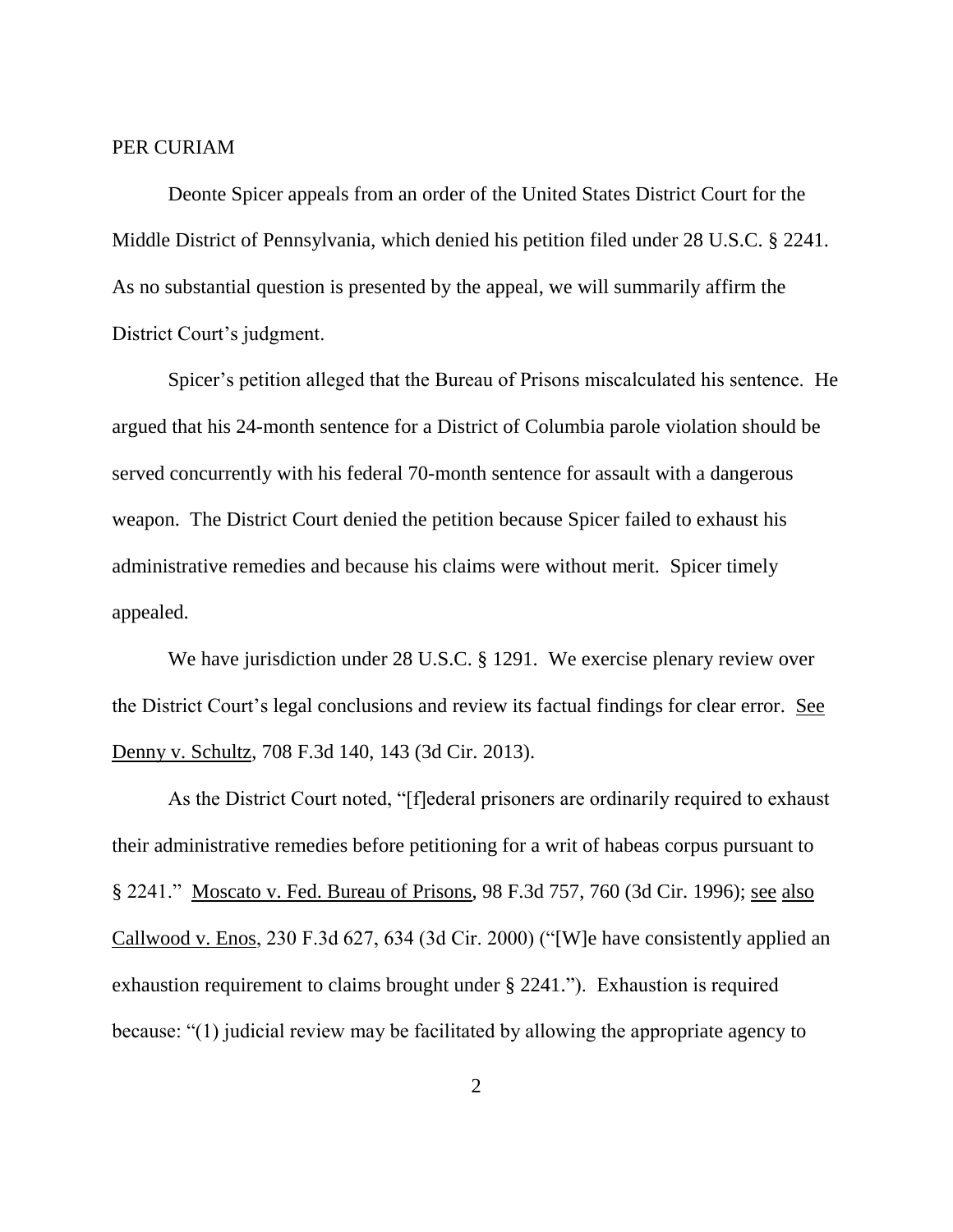develop a factual record and apply its expertise, (2) judicial time may be conserved because the agency might grant the relief sought, and (3) administrative autonomy requires that an agency be given an opportunity to correct its own errors." Bradshaw v. Carlson, 682 F.2d 1050, 1052 (3d Cir. 1981). In order to exhaust, a petitioner must satisfy the procedural requirements of the administrative remedy process. Moscato, 98 F.3d at 761-62. Spicer conceded before the District Court that he did not exhaust the BOP's three-step administrative remedy procedure that applies after an unsuccessful informal attempt at resolving a complaint.<sup>1</sup>

However, Spicer argued that exhaustion should be excused for various reasons. He argued that he tried to exhaust administrative remedies at U.S.P. Victorville, but that he was transferred before he was able to do so.<sup>2</sup> Then, when he arrived at U.S.P. Lewisburg in July 2017, he claims that he received a response to his informal resolution attempt stating that his release date was January 30, 2019, so he saw no need to pursue remedies. Dkt. #7 at 2. But then when he asked for a sentence computation sheet, the

 $\overline{a}$ 

<sup>1</sup> To properly exhaust a claim, a federal inmate must first attempt informal resolution of his complaint with staff and, if dissatisfied, he must submit a formal written request for an administrative remedy to a designated staff member. 28 C.F.R. §§ 542.13-542.14. An inmate may then appeal that response to the appropriate Regional Director. Id. § 542.15(a). Finally, an inmate may appeal the Regional Director's decision to the General Counsel in the Central Office. Id. § 542.15(a).

<sup>&</sup>lt;sup>2</sup> Spicer filed three separate grievances that were rejected for various reasons: failure to first attempt an informal resolution, failure to submit the grievance through his Unit Counselor, and failure to file the grievance at the correct level on the correct form. See Report and Recommendation at 5-6.